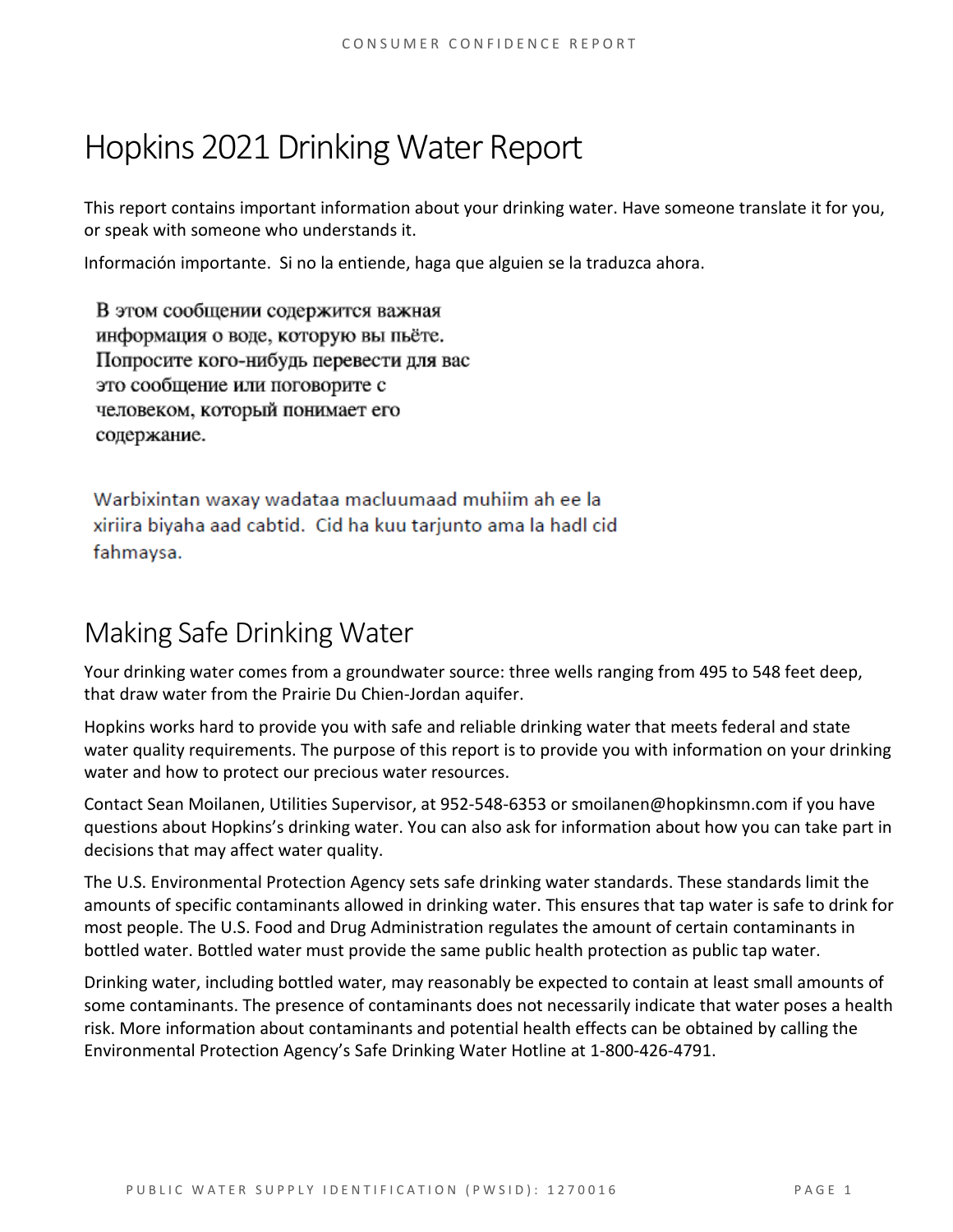# Hopkins Monitoring Results

This report contains our monitoring results from January 1 to December 31, 2021.

We work with the Minnesota Department of Health to test drinking water for more than 100 contaminants. It is not unusual to detect contaminants in small amounts. No water supply is ever completely free of contaminants. Drinking water standards protect Minnesotans from substances that may be harmful to their health.

Learn more by visiting the Minnesota Department of Health's webpage [Basics of Monitoring and testing of](https://www.health.state.mn.us/communities/environment/water/factsheet/sampling.html)  [Drinking Water in Minnesota](https://www.health.state.mn.us/communities/environment/water/factsheet/sampling.html)  [\(https://www.health.state.mn.us/communities/environment/water/factsheet/sampling.html\).](https://www.health.state.mn.us/communities/environment/water/factsheet/sampling.html)

## **How to Read the Water Quality Data Tables**

The tables below show the contaminants we found last year or the most recent time we sampled for that contaminant. They also show the levels of those contaminants and the Environmental Protection Agency's limits. Substances that we tested for but did not find are not included in the tables.

We sample for some contaminants less than once a year because their levels in water are not expected to change from year to year. If we found any of these contaminants the last time we sampled for them, we included them in the tables below with the detection date.

We may have done additional monitoring for contaminants that are not included in the Safe Drinking Water Act. To request a copy of these results, call the Minnesota Department of Health at 651-201-4700 between 8:00 a.m. and 4:30 p.m., Monday through Friday.

Some contaminants are monitored regularly throughout the year, and rolling (or moving) annual averages are used to manage compliance. Because of this averaging, there are times where the Range of Detected Test Results for the calendar year is lower than the Highest Average or Highest Single Test Result, because it occurred in the previous calendar year.

## **Definitions**

- **AL (Action Level)**: The concentration of a contaminant which, if exceeded, triggers treatment or other requirements which a water system must follow.
- **EPA:** Environmental Protection Agency
- **MCL (Maximum contaminant level)**: The highest level of a contaminant that is allowed in drinking water. MCLs are set as close to the MCLGs as feasible using the best available treatment technology.
- **MCLG (Maximum contaminant level goal)**: The level of a contaminant in drinking water below which there is no known or expected risk to health. MCLGs allow for a margin of safety.
- **MRDL (Maximum residual disinfectant level):** The highest level of a disinfectant allowed in drinking water. There is convincing evidence that addition of a disinfectant is necessary for control of microbial contaminants.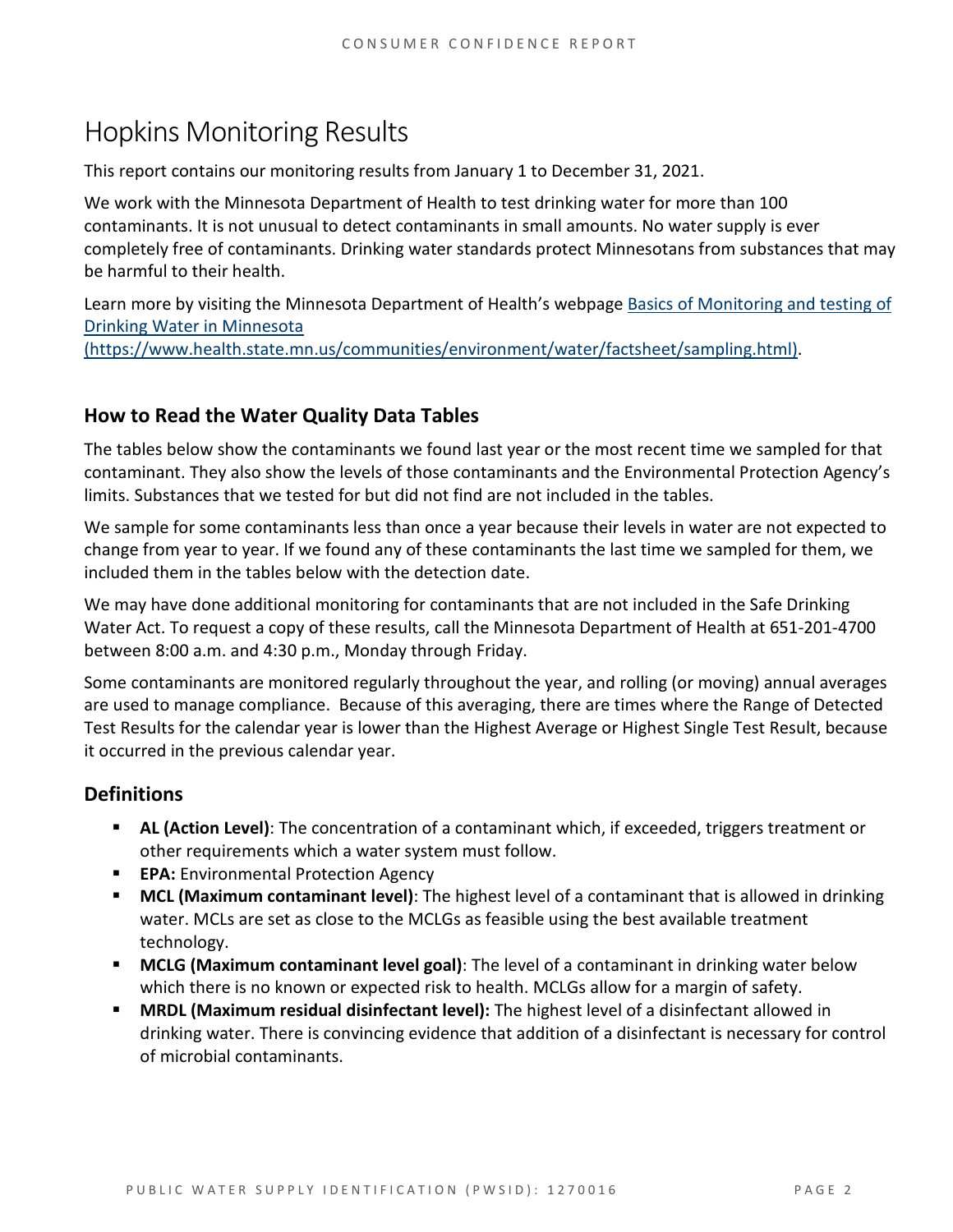- **MRDLG (Maximum residual disinfectant level goal)**: The level of a drinking water disinfectant below which there is no known or expected risk to health. MRDLGs do not reflect the benefits of the use of disinfectants to control microbial contaminants.
- **N/A (Not applicable)**: Does not apply.
- **pCi/l (picocuries per liter)**: A measure of radioactivity.
- **ppb (parts per billion)**: One part per billion in water is like one drop in one billion drops of water, or about one drop in a swimming pool. ppb is the same as micrograms per liter (μg/l).
- **ppm (parts per million)**: One part per million is like one drop in one million drops of water, or about one cup in a swimming pool. ppm is the same as milligrams per liter (mg/l).
- **PWSID**: Public water system identification.

#### **Monitoring Results – Regulated Substances**

| LEAD AND COPPER - Tested at customer taps.                   |                                         |                                           |                                                   |                                                                             |                  |                                        |  |
|--------------------------------------------------------------|-----------------------------------------|-------------------------------------------|---------------------------------------------------|-----------------------------------------------------------------------------|------------------|----------------------------------------|--|
| <b>Contaminant</b> (Date, if<br>sampled in previous<br>year) | EPA's<br><b>Ideal</b><br>Goal<br>(MCLG) | EPA's<br><b>Action</b><br>Level           | 90% of<br><b>Results Were</b><br><b>Less Than</b> | <b>Number</b><br><b>of</b><br><b>Homes</b><br>with<br>High<br><b>Levels</b> | <b>Violation</b> | <b>Typical Sources</b>                 |  |
| Lead                                                         | 0 ppb                                   | 90% of<br>homes<br>less than<br>15 ppb    | $0.88$ ppb                                        | 0 out of<br>30                                                              | NO.              | Corrosion of<br>household<br>plumbing. |  |
| Copper                                                       | 0 ppm                                   | 90% of<br>homes<br>less than<br>$1.3$ ppm | 1.25 ppm                                          | 3 out of<br>30                                                              | NO.              | Corrosion of<br>household<br>plumbing. |  |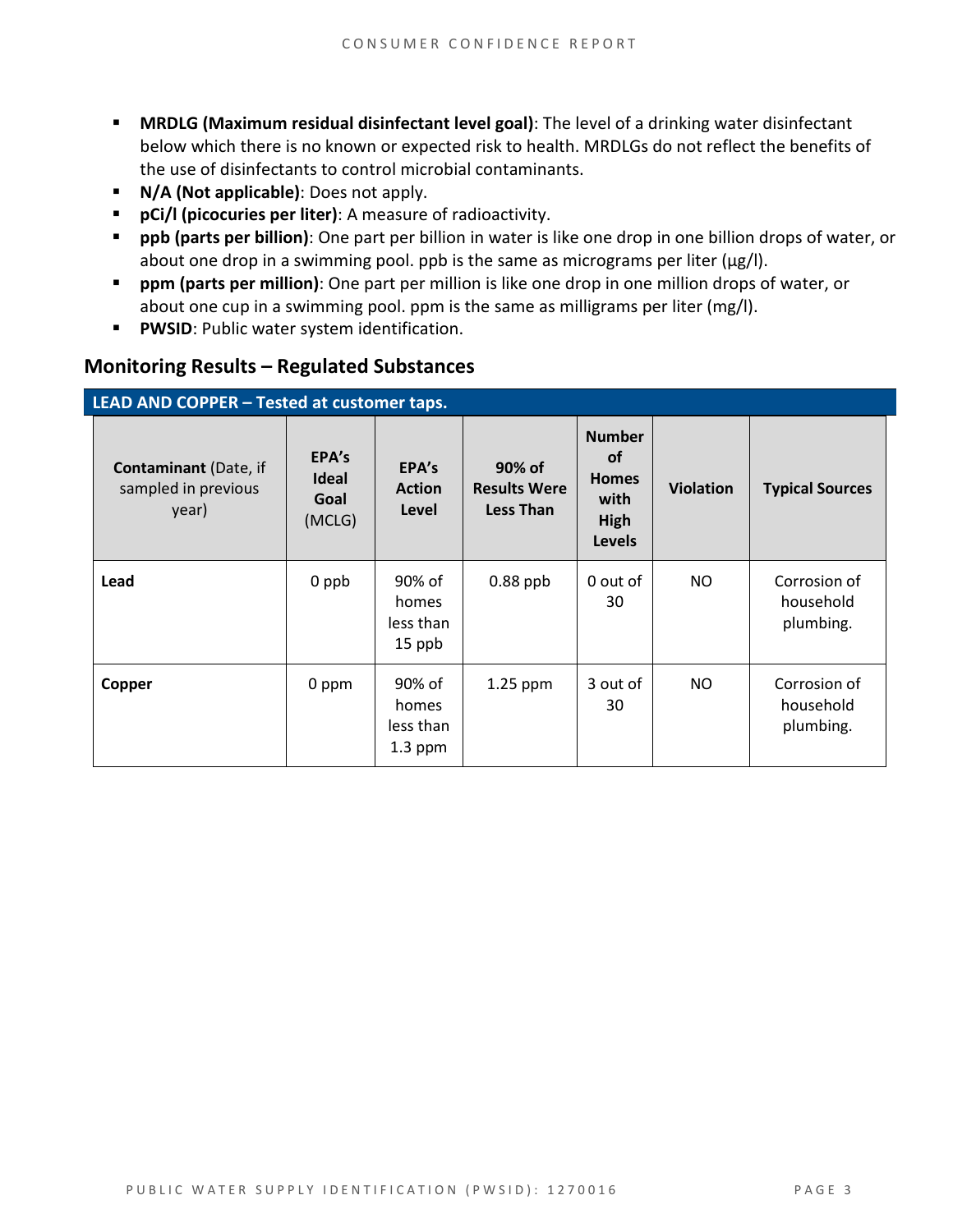| <b>INORGANIC &amp; ORGANIC CONTAMINANTS - Tested in drinking water.</b> |                                         |                         |                                                                             |                                                           |                  |                                                                                                          |  |
|-------------------------------------------------------------------------|-----------------------------------------|-------------------------|-----------------------------------------------------------------------------|-----------------------------------------------------------|------------------|----------------------------------------------------------------------------------------------------------|--|
| <b>Contaminant</b><br>(Date, if sampled<br>in previous year)            | EPA's<br><b>Ideal</b><br>Goal<br>(MCLG) | EPA's<br>Limit<br>(MCL) | <b>Highest</b><br>Average or<br><b>Highest Single</b><br><b>Test Result</b> | <b>Range of</b><br><b>Detected</b><br><b>Test Results</b> | <b>Violation</b> | <b>Typical Sources</b>                                                                                   |  |
| <b>Nitrate</b>                                                          | 10 ppm                                  | 10.4<br>ppm             | $0.22$ ppm                                                                  | $0.05 - 0.22$<br>ppm                                      | NO               | Runoff from fertilizer<br>use; Leaching from<br>septic tanks, sewage;<br>Erosion of natural<br>deposits. |  |
| <b>Barium</b><br>(06/11/20)                                             | 2 ppm                                   | 2 ppm                   | $0.14$ ppm                                                                  | N/A                                                       | NO.              | Discharge of drilling<br>wastes; Discharge<br>from metal refineries;<br>Erosion of natural<br>deposit.   |  |
| <b>Combined Radium</b><br>(2020)                                        | $0$ pCi/l                               | 5.4<br>pCi/l            | $1.1$ pCi/l                                                                 | N/A                                                       | NO.              | Erosion of natural<br>deposits.                                                                          |  |

| <b>CONTAMINANTS RELATED TO DISINFECTION - Tested in drinking water.</b> |                                               |                                    |                                                                                       |                                                    |                  |                                                  |  |
|-------------------------------------------------------------------------|-----------------------------------------------|------------------------------------|---------------------------------------------------------------------------------------|----------------------------------------------------|------------------|--------------------------------------------------|--|
| <b>Substance (Date, if</b><br>sampled in previous<br>year)              | <b>EPA's Ideal</b><br>Goal (MCLG<br>or MRDLG) | EPA's<br>Limit<br>(MCL or<br>MRDL) | <b>Highest</b><br>Average or<br><b>Highest</b><br><b>Single Test</b><br><b>Result</b> | Range of<br><b>Detected</b><br><b>Test Results</b> | <b>Violation</b> | <b>Typical Sources</b>                           |  |
| <b>Total</b><br><b>Trihalomethanes</b><br>(TTHMs)                       | N/A                                           | 80 ppb                             | $0.8$ ppb                                                                             | $0.70 - 0.80$<br>ppb                               | NO.              | By-product of<br>drinking water<br>disinfection. |  |
| <b>Total Haloacetic</b><br>Acids (HAA)                                  | N/A                                           | 60 ppb                             | 2 ppb                                                                                 | $1.90 - 2.00$<br>ppb                               | NO.              | By-product of<br>drinking water<br>disinfection. |  |
| <b>Total Chlorine</b>                                                   | $4.0$ ppm                                     | $4.0$ ppm                          | $1.64$ ppm                                                                            | $1.40 - 1.79$<br>ppm                               | NO.              | Water additive<br>used to control<br>microbes.   |  |

Total HAA refers to HAA5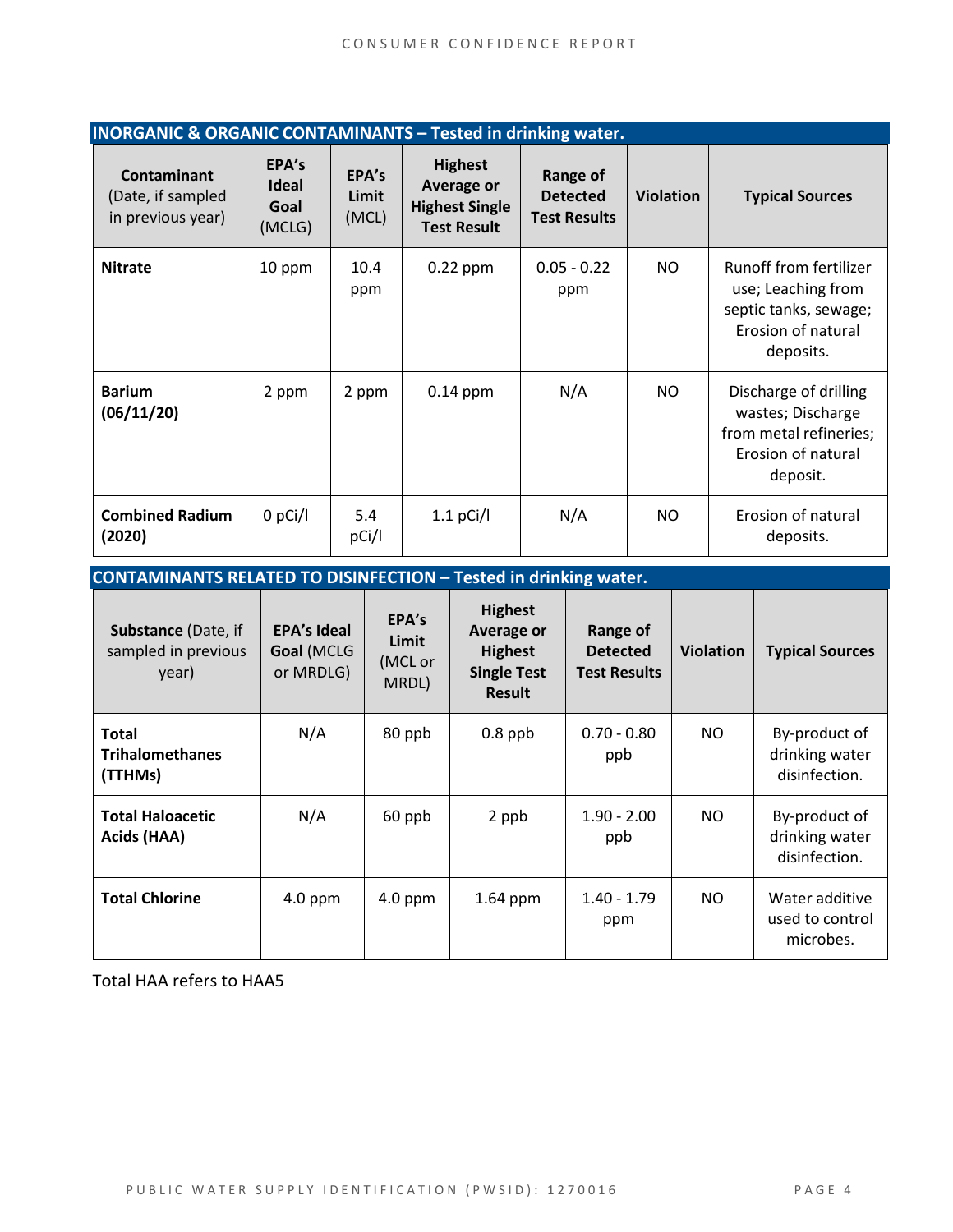| <b>OTHER SUBSTANCES - Tested in drinking water.</b> |                                      |                         |                                                                             |                                                    |                  |                                                                               |  |
|-----------------------------------------------------|--------------------------------------|-------------------------|-----------------------------------------------------------------------------|----------------------------------------------------|------------------|-------------------------------------------------------------------------------|--|
| Substance (Date,<br>if sampled in<br>previous year) | EPA's<br><b>Ideal Goal</b><br>(MCLG) | EPA's<br>Limit<br>(MCL) | <b>Highest</b><br>Average or<br><b>Highest Single</b><br><b>Test Result</b> | Range of<br><b>Detected</b><br><b>Test Results</b> | <b>Violation</b> | <b>Typical Sources</b>                                                        |  |
| <b>Fluoride</b>                                     | $4.0$ ppm                            | $4.0$ ppm               | $0.86$ ppm                                                                  | $0.81 - 0.89$<br>ppm                               | NO.              | Erosion of natural<br>deposits; Water<br>additive to promote<br>strong teeth. |  |

#### **Potential Health Effects and Corrective Actions (If Applicable)**

Fluoride: Fluoride is nature's cavity fighter, with small amounts present naturally in many drinking water sources. There is an overwhelming weight of credible, peer-reviewed, scientific evidence that fluoridation reduces tooth decay and cavities in children and adults, even when there is availability of fluoride from other sources, such as fluoride toothpaste and mouth rinses. Since studies show that optimal fluoride levels in drinking water benefit public health, municipal community water systems adjust the level of fluoride in the water to an optimal concentration between 0.5 to 0.9 parts per million (ppm) to protect your teeth. Fluoride levels below 2.0 ppm are not expected to increase the risk of a cosmetic condition known as enamel fluorosis.

## **Some People Are More Vulnerable to Contaminants in Drinking Water**

Some people may be more vulnerable to contaminants in drinking water than the general population. Immuno-compromised persons such as persons with cancer undergoing chemotherapy, persons who have undergone organ transplants, people with HIV/AIDS or other immune system disorders, some elderly, and infants can be particularly at risk from infections. The developing fetus and therefore pregnant women may also be more vulnerable to contaminants in drinking water. These people or their caregivers should seek advice about drinking water from their health care providers. EPA/Centers for Disease Control (CDC) guidelines on appropriate means to lessen the risk of infection by *Cryptosporidium* and other microbial contaminants are available from the Safe Drinking Water Hotline at 1-800-426-4791.

# Learn More about Your Drinking Water

#### **Drinking Water Sources**

Minnesota's primary drinking water sources are groundwater and surface water. Groundwater is the water found in aquifers beneath the surface of the land. Groundwater supplies 75 percent of Minnesota's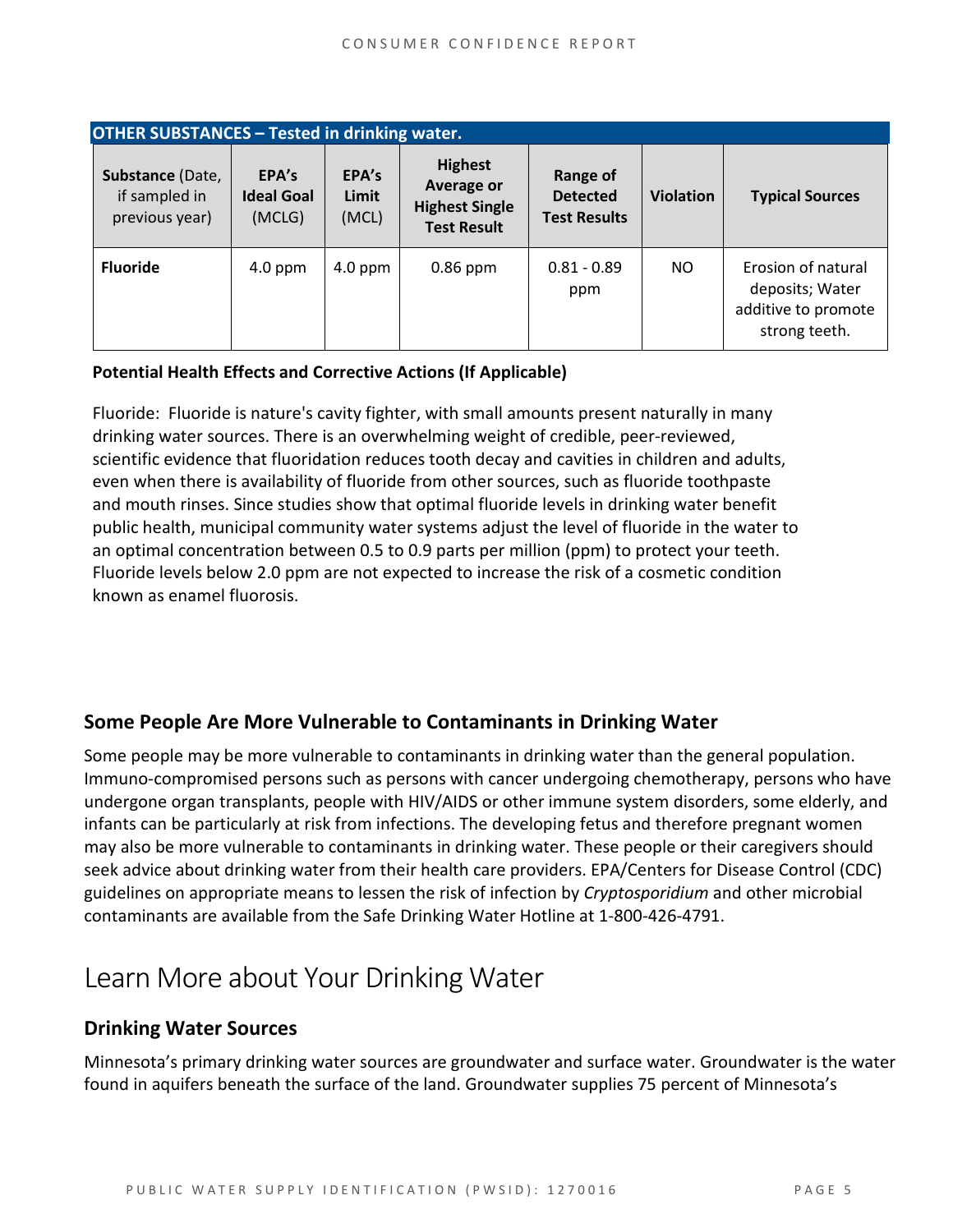drinking water. Surface water is the water in lakes, rivers, and streams above the surface of the land. Surface water supplies 25 percent of Minnesota's drinking water.

Contaminants can get in drinking water sources from the natural environment and from people's daily activities. There are five main types of contaminants in drinking water sources.

- **Microbial contaminants,** such as viruses, bacteria, and parasites. Sources include sewage treatment plants, septic systems, agricultural livestock operations, pets, and wildlife.
- **Inorganic contaminants** include salts and metals from natural sources (e.g. rock and soil), oil and gas production, mining and farming operations, urban stormwater runoff, and wastewater discharges.
- Pesticides and herbicides are chemicals used to reduce or kill unwanted plants and pests. Sources include agriculture, urban stormwater runoff, and commercial and residential properties.
- **Organic chemical contaminants** include synthetic and volatile organic compounds. Sources include industrial processes and petroleum production, gas stations, urban stormwater runoff, and septic systems.
- **Radioactive contaminants** such as radium, thorium, and uranium isotopes come from natural sources (e.g. radon gas from soils and rock), mining operations, and oil and gas production.

The Minnesota Department of Health provides information about your drinking water source(s) in a source water assessment, including:

- How Hopkins is protecting your drinking water source(s);
- Nearby threats to your drinking water sources;
- How easily water and pollution can move from the surface of the land into drinking water sources, based on natural geology and the way wells are constructed.

Find your source water assessment a[t Source Water Assessments](https://www.health.state.mn.us/communities/environment/water/swp/swa)  [\(https://www.health.state.mn.us/communities/environment/water/swp/swa\)](https://www.health.state.mn.us/communities/environment/water/swp/swa) or call 651-201-4700 between 8:00 a.m. and 4:30 p.m., Monday through Friday.

## **Lead in Drinking Water**

You may be in contact with lead through paint, water, dust, soil, food, hobbies, or your job. Coming in contact with lead can cause serious health problems for everyone. There is no safe level of lead. Babies, children under six years, and pregnant women are at the highest risk.

Lead is rarely in a drinking water source, but it can get in your drinking water as it passes through lead service lines and your household plumbing system. Hopkins is responsible for providing high quality drinking water, but it cannot control the plumbing materials used in private buildings.

Read below to learn how you can protect yourself from lead in drinking water.

- 1. **Let the water run** for 30-60 seconds before using it for drinking or cooking if the water has not been turned on in over six hours. If you have a lead service line, you may need to let the water run longer. A service line is the underground pipe that brings water from the main water pipe under the street to your home.
	- You can find out if you have a lead service line by contacting your public water system, or you can check by following the steps at: [https://www.mprnews.org/story/2016/06/24/npr-find-lead](https://www.mprnews.org/story/2016/06/24/npr-find-lead-pipes-in-your-home)[pipes-in-your-home](https://www.mprnews.org/story/2016/06/24/npr-find-lead-pipes-in-your-home)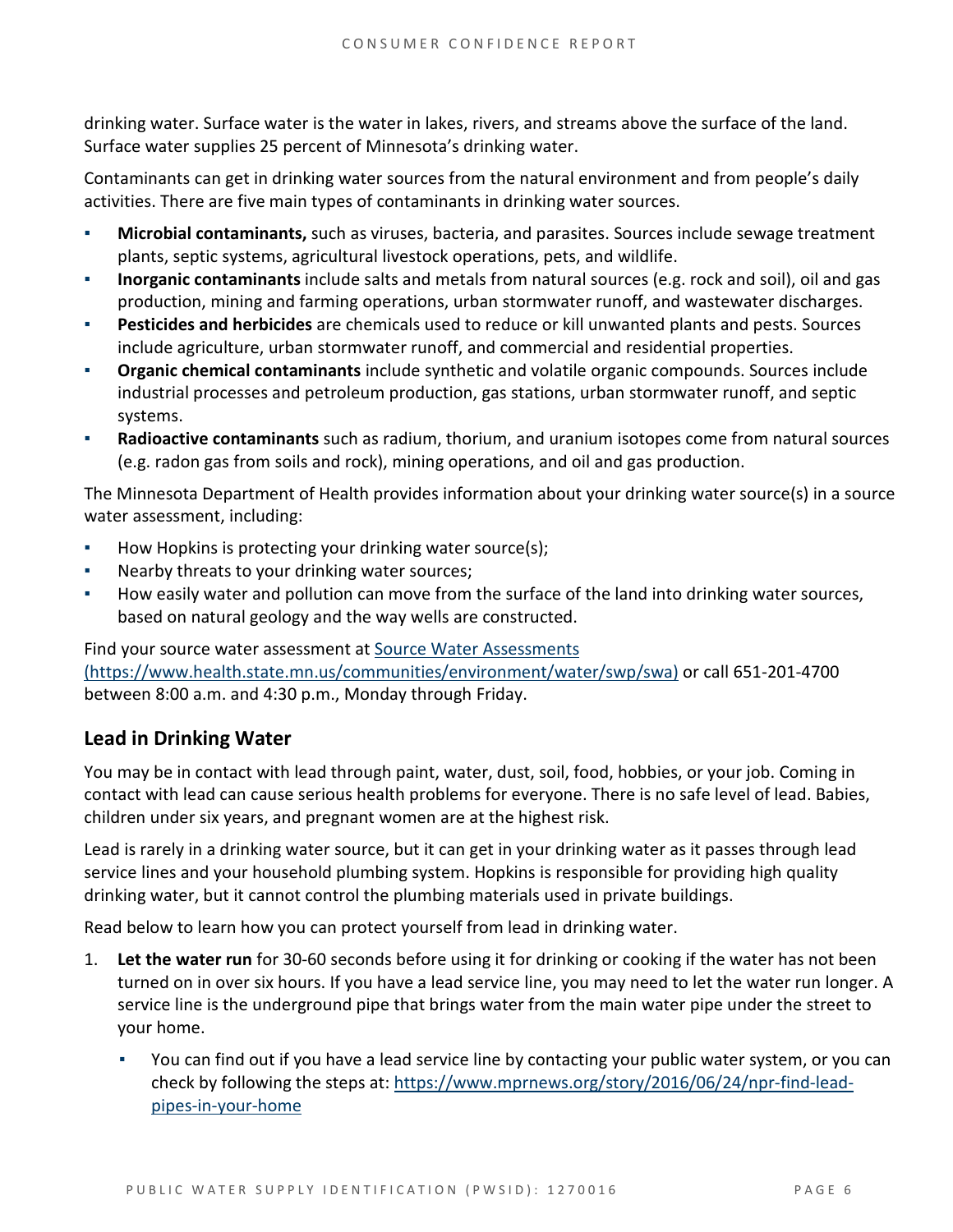- **•** The only way to know if lead has been reduced by letting it run is to check with a test. If letting the water run does not reduce lead, consider other options to reduce your exposure.
- 2. **Use cold water** for drinking, making food, and making baby formula. Hot water releases more lead from pipes than cold water.
- 3. **Test your water.** In most cases, letting the water run and using cold water for drinking and cooking should keep lead levels low in your drinking water. If you are still concerned about lead, arrange with a laboratory to test your tap water. Testing your water is important if young children or pregnant women drink your tap water.
	- Contact a Minnesota Department of Health accredited laboratory to get a sample container and instructions on how to submit a sample: [Environmental Laboratory Accreditation Program](https://eldo.web.health.state.mn.us/public/accreditedlabs/labsearch.seam)  [\(https://eldo.web.health.state.mn.us/public/accreditedlabs/labsearch.seam\)](https://eldo.web.health.state.mn.us/public/accreditedlabs/labsearch.seam)  The Minnesota Department of Health can help you understand your test results.
- 4. **Treat your water** if a test shows your water has high levels of lead after you let the water run.
	- Read about water treatment units: [Point-of-Use Water Treatment Units for](https://www.health.state.mn.us/communities/environment/water/factsheet/poulead.html) Lead Reduction [\(https://www.health.state.mn.us/communities/environment/water/factsheet/poulead.html\)](https://www.health.state.mn.us/communities/environment/water/factsheet/poulead.html)

Learn more:

- Visit [Lead in Drinking Water](https://www.health.state.mn.us/communities/environment/water/contaminants/lead.html)  [\(https://www.health.state.mn.us/communities/environment/water/contaminants/lead.html\)](https://www.health.state.mn.us/communities/environment/water/contaminants/lead.html)
- Visit [Basic Information about Lead in Drinking Water](http://www.epa.gov/safewater/lead) (http://www.epa.gov/safewater/lead)
- Call the EPA Safe Drinking Water Hotline at 1-800-426-4791. To learn about how to reduce your contact with lead from sources other than your drinking water, visi[t Common Sources](https://www.health.state.mn.us/communities/environment/lead/fs/common.html)  [\(https://www.health.state.mn.us/communities/environment/lead/fs/common.html\).](https://www.health.state.mn.us/communities/environment/lead/fs/common.html)

Help Protect Our Most Precious Resource – Water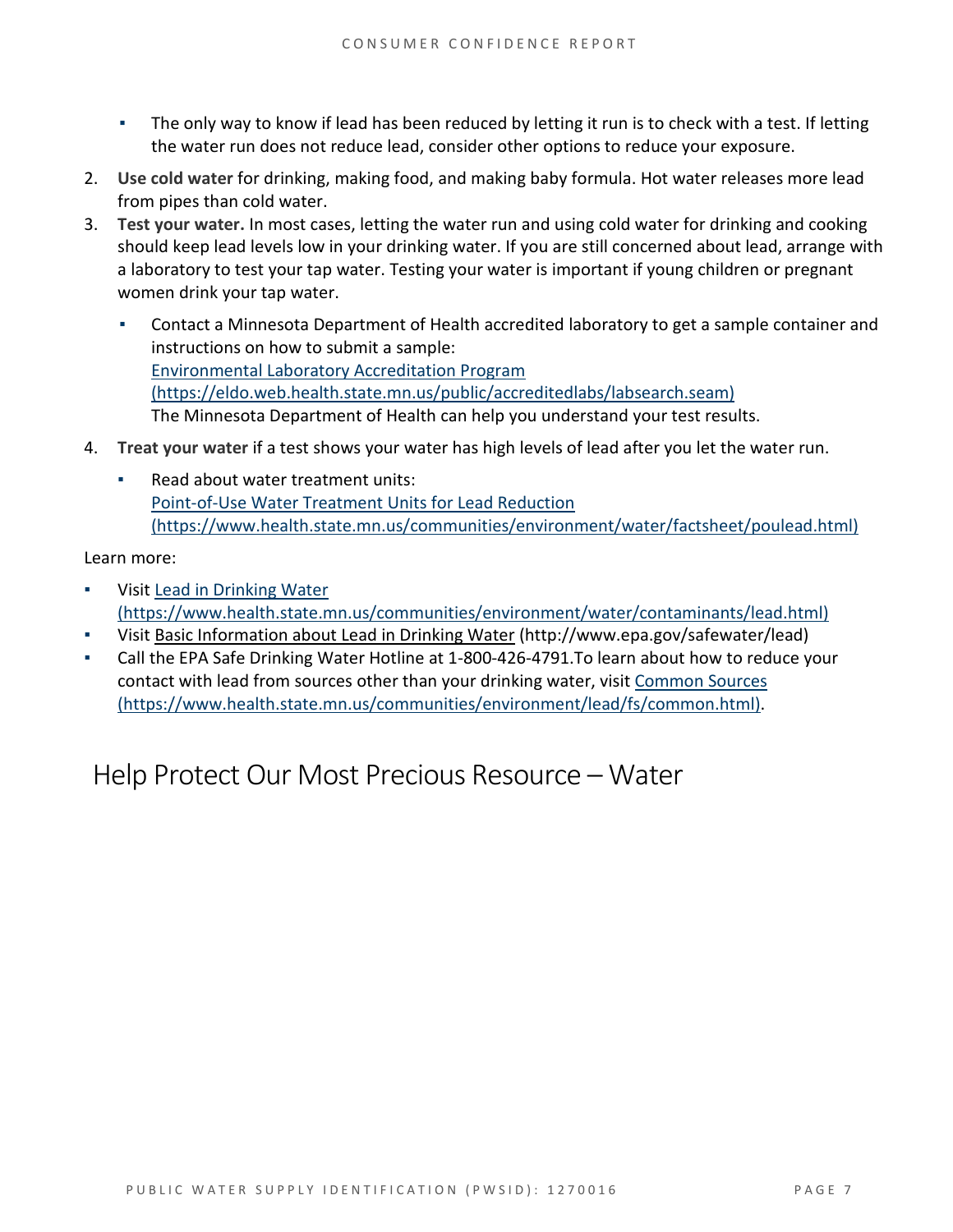## **The Value of Water**

Drinking water is a precious resource, yet we often take it for granted.

Throughout history, civilizations have risen and fallen based on access to a plentiful, safe water supply. That's still the case today. Water is key to healthy people and healthy communities.

Water is also vital to our economy. We need water for manufacturing, agriculture, energy production, and more. One-fifth of the U.S. economy would come to a stop without a reliable and clean source of water.

Systems are in place to provide you with safe drinking water. The state of Minnesota and local water systems work to protect drinking water sources. For example, we might work to seal an unused well to prevent contamination of the groundwater. We treat water to remove harmful contaminants. And we do extensive testing to ensure the safety of drinking water.

If we detect a problem, we take corrective action and notify the public. Water from a public water system like yours is tested more thoroughly and regulated more closely than water from any other source, including bottled water.

#### **Conservation**

Conservation is essential, even in the land of 10,000 lakes. For example, in parts of the metropolitan area, groundwater is being used faster than it can be replaced. Some agricultural regions in Minnesota are vulnerable to drought, which can affect crop yields and municipal water supplies.

We must use our water wisely. Below are some tips to help you and your family conserve – and save money in the process.

- Fix running toilets—they can waste hundreds of gallons of water.
- Turn off the tap while shaving or brushing your teeth.
- Shower instead of bathe. Bathing uses more water than showering, on average.
- Only run full loads of laundry, and set the washing machine to the correct water level.
- **Only run the dishwasher when it's full.**
- Use water-efficient appliances (look for the WaterSense label).
- Use water-friendly landscaping, such as native plants.
- When you do water your yard, water slowly, deeply, and less frequently. Water early in the morning and close to the ground.
- Learn more
	- Minnesota Pollution Control Agency's Conserving Water webpage [\(https://www.pca.state.mn.us/living-green/conserving-water\)](https://www.pca.state.mn.us/living-green/conserving-water)
	- [U.S. Environmental Protection Agency's WaterSense webpage](https://www.epa.gov/watersense)  [\(https://www.epa.gov/watersense\)](https://www.epa.gov/watersense)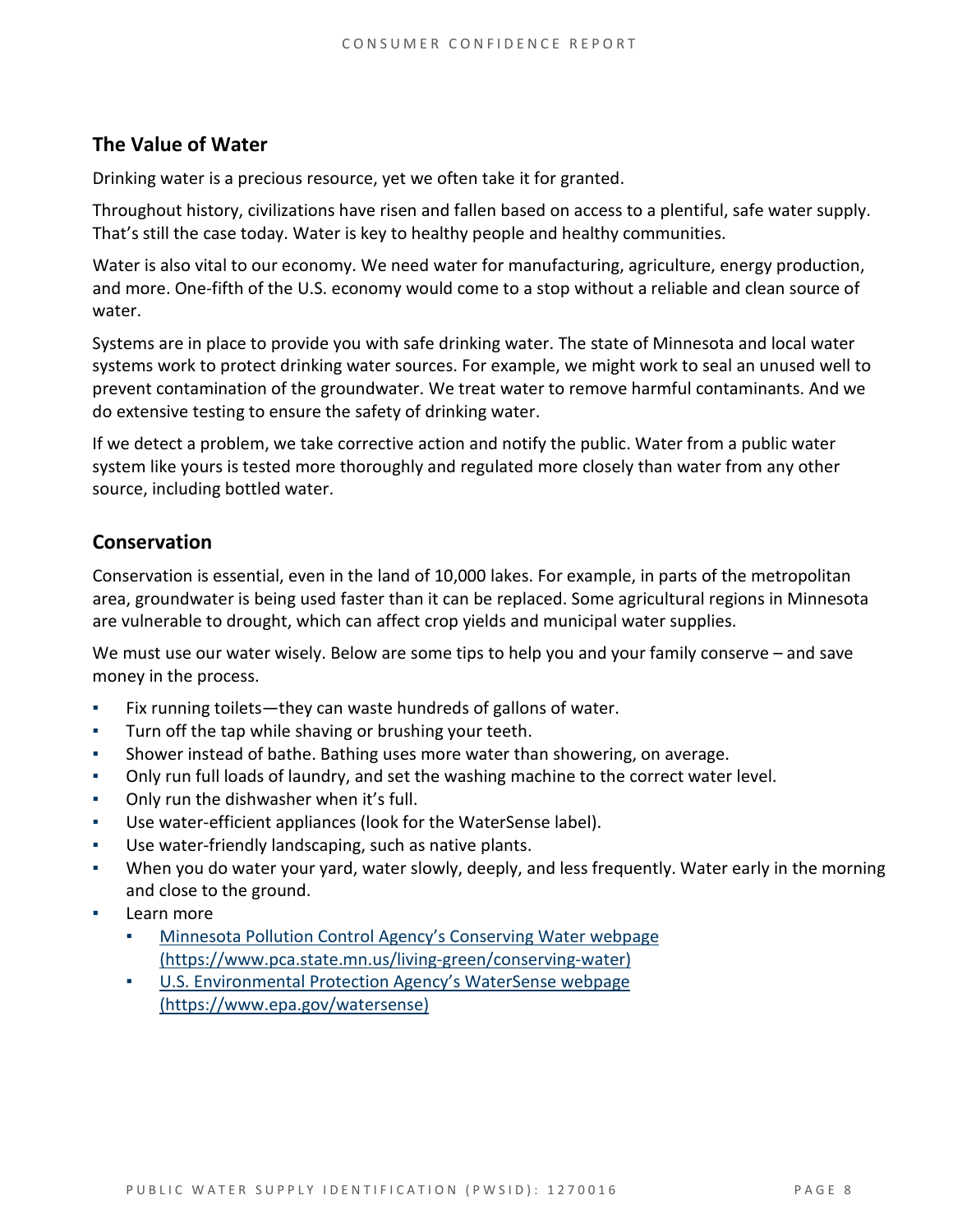# **You Can Prevent Pollution**

Many of our daily activities contribute to the pollution of Minnesota's surface water and groundwater. You can help protect these drinking water sources by taking the following actions:

- **•** Lawn and property:
	- Limit use of herbicides, pesticides, and fertilizers on your property.
	- Keep soil in place with plants, grass, or rocks.
	- Cover temporary piles of dirt with a tarp or burlap sack.
	- Keep leaves and grass off of streets and sidewalks.
	- Maintain any septic systems, private wells, and storage tanks to prevent leaks. Seal any unused wells.
- Out-of-date medications: Never flush unwanted or out-of-date medications down the toilet or sink. Always take them to a waste disposal or prescription medication drop-off site. More information is available at [Managing unwanted medications \(www.pca.state.mn.us/living-green/managing](http://www.pca.state.mn.us/living-green/managing-unwanted-medications)[unwanted-medications\)](http://www.pca.state.mn.us/living-green/managing-unwanted-medications)
- Hazardous materials: Safety store hazardous materials such as paint, batteries, herbicides, pesticides, and pool chemicals. Dispose of them at a proper waste disposal facility or drop-off event. Do not dump down storm drains, sink or onto your land. Learn more at: Keep hazardous waste out [of the garbage \(http://www.pca.state.mn.us/featured/keep-hazardous-waste-out-garbage\).](http://www.pca.state.mn.us/featured/keep-hazardous-waste-out-garbage)
- Pet waste: Pick up after your pet and put waste in the trash.
- Trash: Seal trash bags and keep litter out of the street.
- Winter ice removal: Chemicals used to break up the ice are called deicers or anti-icers. They can be harmful to the environment, corrosive to driveways and sidewalks and harmful to plants, pets and humans. Always shovel first, and then only apply deicers/anti-icers lightly if needed. Learn more at [10 smart salting tips to protect Minnesota waters \(https://www.pca.state.mn.us/featured/10](https://www.pca.state.mn.us/featured/10-smart-salting-tips-protect-minnesota-waters) [smart-salting-tips-protect-minnesota-waters\).](https://www.pca.state.mn.us/featured/10-smart-salting-tips-protect-minnesota-waters)
- Keep an eye out for car and motor fluids: Seal or repair any fluid leaks that could run off onto streets and into storm drains. Take used motor oil or other fluids to a neighborhood drop-off site.
- Be a water advocate: Spread the word; get involved. There are many groups and individuals working to protect water across Minnesota.

# Home Water Treatment